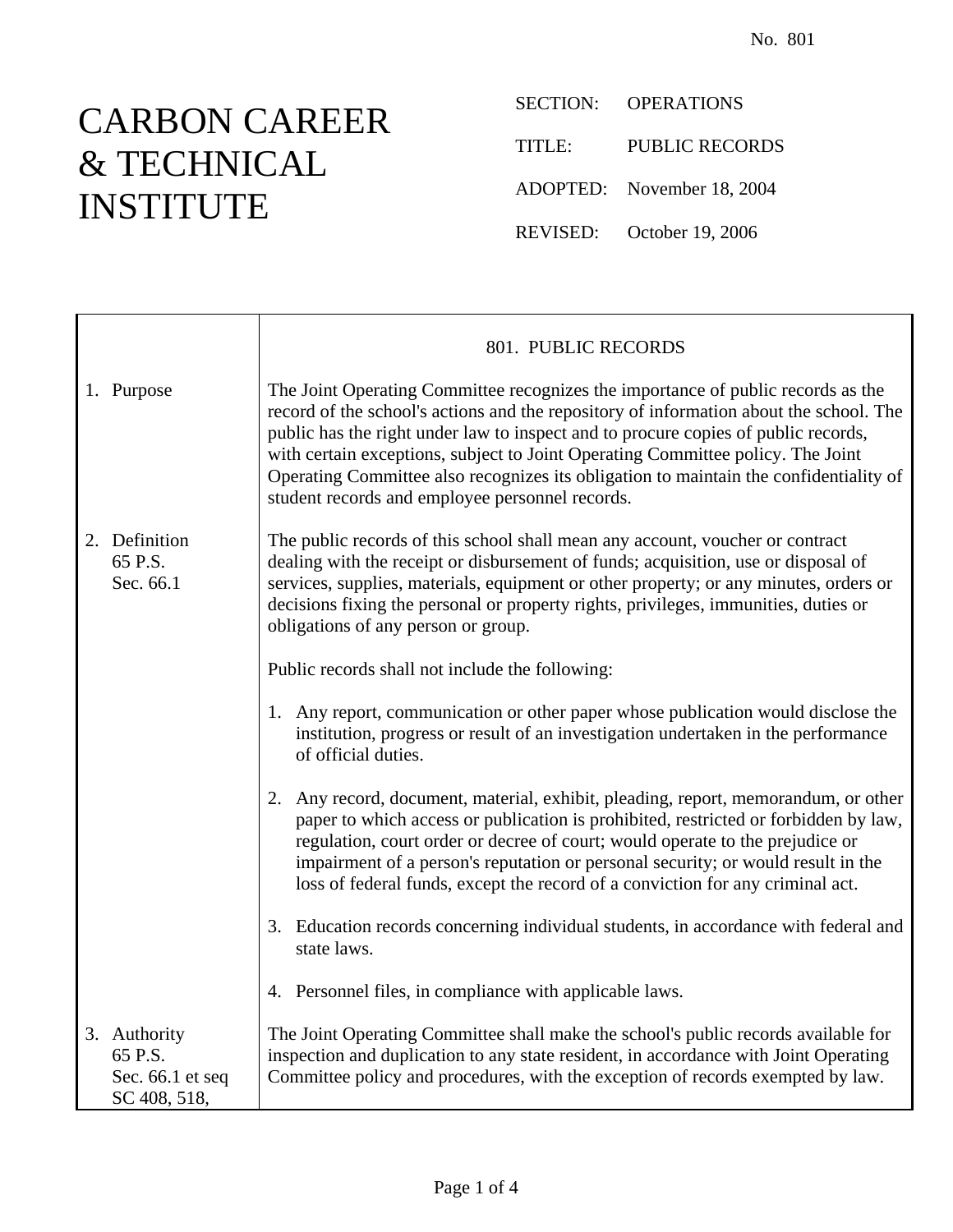| 1850.1                         |                                                                                                                                                                                                                                                                                                                                                       |
|--------------------------------|-------------------------------------------------------------------------------------------------------------------------------------------------------------------------------------------------------------------------------------------------------------------------------------------------------------------------------------------------------|
|                                | The Joint Operating Committee exempts from public inspection any material whose<br>disclosure would constitute an invasion of privacy, unless the individual concerned,<br>or the parent/guardian of a minor student, consents in writing to public disclosure of<br>the materials.                                                                   |
| 4. Guidelines                  | The public may inspect and procure copies of the public records of the school during<br>the regular business hours of the administration offices.                                                                                                                                                                                                     |
|                                | A public record shall be provided to the requester in the medium requested if it<br>exists in that form; otherwise, it shall be provided in its existing medium.                                                                                                                                                                                      |
|                                | The school shall not be required to create a public record that does not exist nor to<br>compile, maintain, format or organize a public record in a manner different from that<br>currently maintained by the school. If a public record is maintained only in an<br>electronic format, the school shall duplicate the record on paper, upon request. |
| 42 U.S.C.<br>Sec. 12101 et seq | Information shall be made available to individuals with disabilities in an appropriate<br>format, upon request and with sufficient advance notice.                                                                                                                                                                                                    |
|                                | No public record shall be removed from the control or supervision of a designated<br>official.                                                                                                                                                                                                                                                        |
|                                | <b>Request For Access</b>                                                                                                                                                                                                                                                                                                                             |
|                                | A request for access to a public record shall be submitted in writing to the office of<br>the Joint Operating Committee Secretary.                                                                                                                                                                                                                    |
|                                | Each request must include the following information:                                                                                                                                                                                                                                                                                                  |
|                                | 1. Identification of the requested record, in sufficient detail.                                                                                                                                                                                                                                                                                      |
|                                | 2. Medium in which the record is requested.                                                                                                                                                                                                                                                                                                           |
|                                | 3. Name and address of the person to receive the school's response.                                                                                                                                                                                                                                                                                   |
|                                | <b>Response To Request</b>                                                                                                                                                                                                                                                                                                                            |
|                                | The Administrative Director or designee shall review the request and respond<br>promptly, within five (5) business days of receiving the request. If the school fails to<br>respond to a request within five (5) business days, the request for access shall be<br>deemed denied.                                                                     |
|                                |                                                                                                                                                                                                                                                                                                                                                       |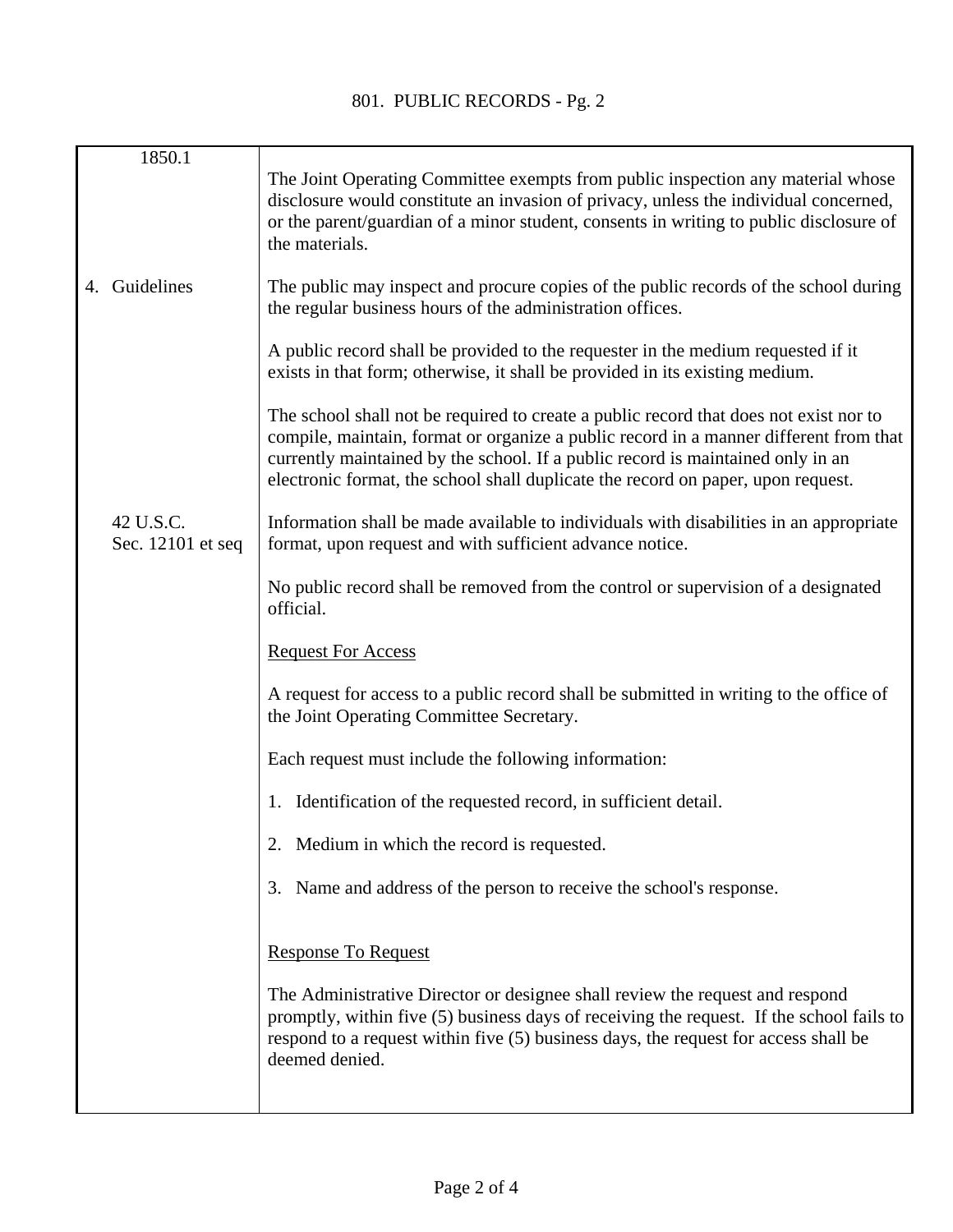| If the school determines that the request will be granted, a response shall be sent<br>within five (5) business days. The response shall include the regular business hours<br>of the administration office, the medium in which the record is provided, and the<br>assessed fees.                             |
|----------------------------------------------------------------------------------------------------------------------------------------------------------------------------------------------------------------------------------------------------------------------------------------------------------------|
| If the school determines that more than five (5) business days are required to<br>respond to the request, in accordance with the exceptions stated in law, notice shall<br>be sent indicating that the request is being reviewed, the reason for the review, and a<br>date when the response will be provided. |
| Denial Of Request                                                                                                                                                                                                                                                                                              |
| If the school denies a request for access to a public record, a response shall be sent<br>within five (5) business days of receiving the request. The response denying the<br>request shall include the following:                                                                                             |
| 1. Description of the record requested.                                                                                                                                                                                                                                                                        |
| 2. Specific reasons for denial, including a citation of supporting authority.                                                                                                                                                                                                                                  |
| 3. Name, title, business address and telephone number, and signature of the<br>employee who denied the request.                                                                                                                                                                                                |
| 4. Date of the response.                                                                                                                                                                                                                                                                                       |
| 5. Procedure to appeal denial of access.                                                                                                                                                                                                                                                                       |
| The school shall not deny access to a public record based on the intended use by the<br>requester.                                                                                                                                                                                                             |
| <b>Appeal Of Denial</b>                                                                                                                                                                                                                                                                                        |
| If a request for access to a public record is denied or deemed denied, the requester<br>may file a written exception within fifteen (15) business days of the mailing date of<br>the response or a deemed denial.                                                                                              |
| Upon receipt of the exception, the Administrative Director or designee shall make a<br>final determination of the request within thirty (30) days of the mailing date. If<br>denied, a written explanation shall be provided. The final determination shall be the<br>final order of the school.               |
| The requester may appeal the school's final order, in accordance with the provisions<br>of law.                                                                                                                                                                                                                |
|                                                                                                                                                                                                                                                                                                                |